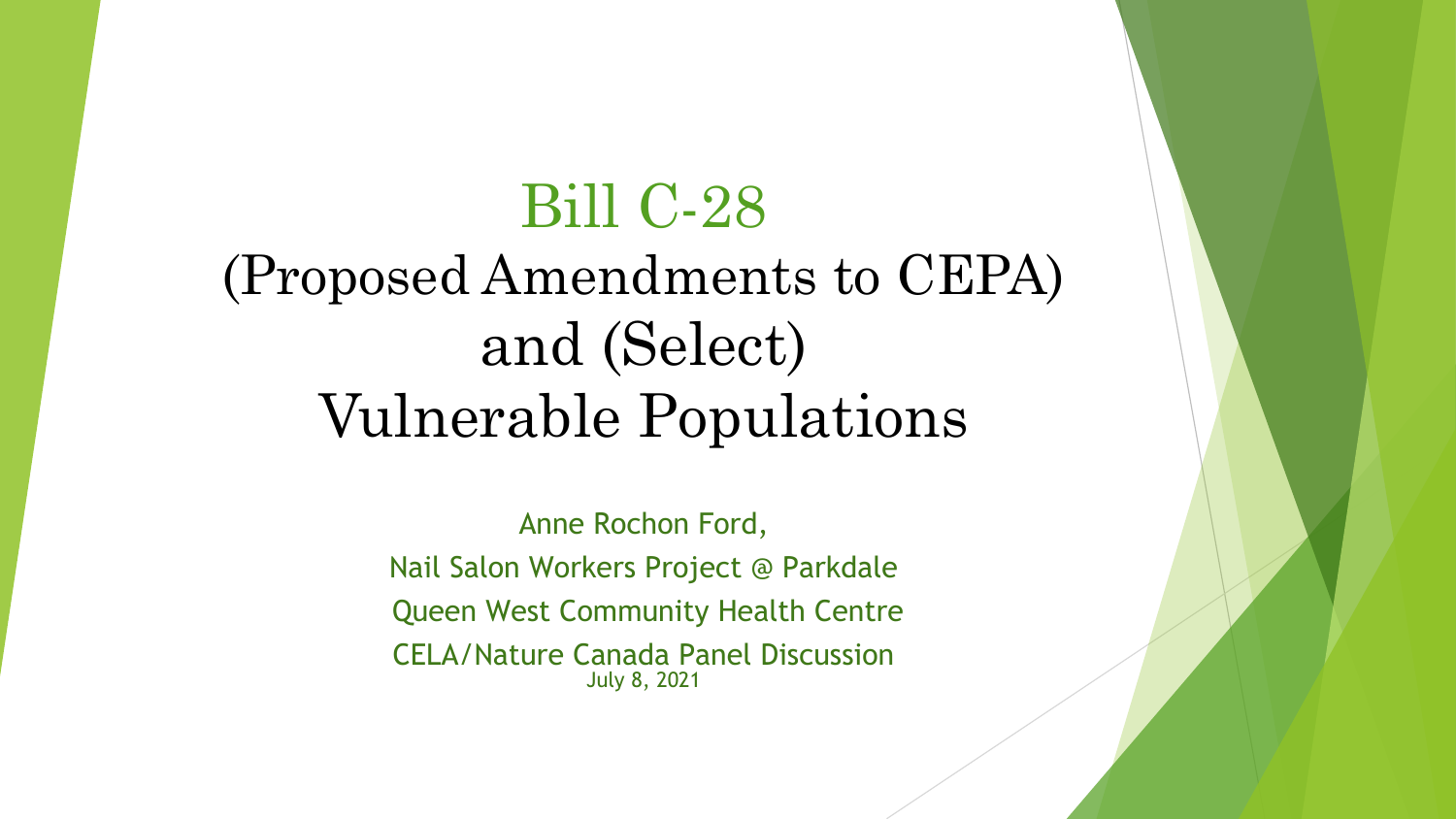#### Caveat 1: "Vulnerable Populations"

Term "**vulnerable populations**" problematic – denotes victimization, helplessness, blame

- $\blacktriangleright$  Focus should be on the conditions that make them "vulnerable", most of which are structural
- $\blacktriangleright$  However, the language being used in CEPA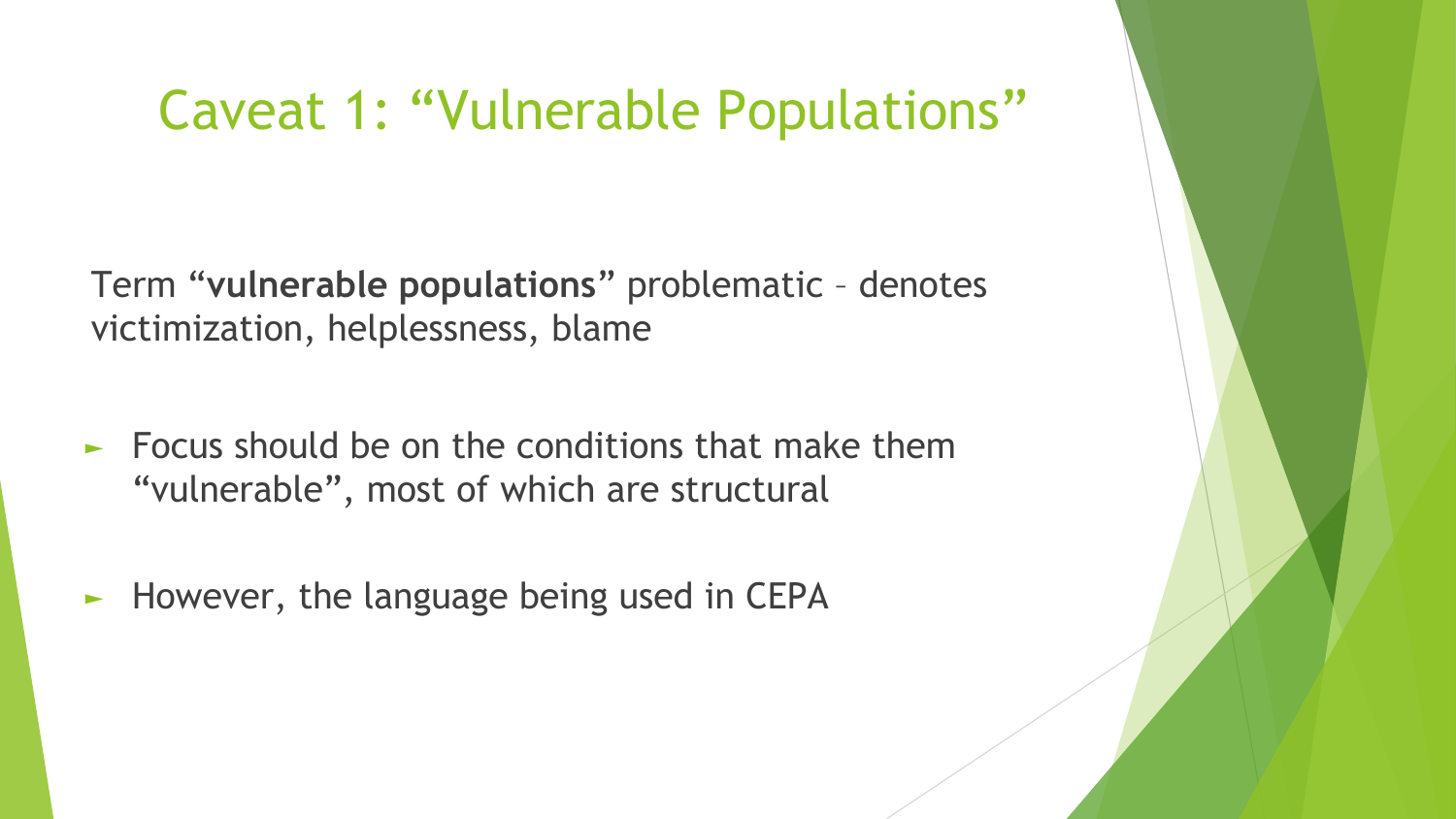#### Caveat 2: Missing in Action- Workers

- ► VULNERABLE POPULATIONS referenced but not clearly defined in C-28's amendments to CEPA
- ► "The Act will define a "vulnerable population" in a manner that captures **biological susceptibility** (e.g. infants, pregnant women) and **potential exposure** (e.g. Indigenous communities eating traditional foods, areas where pollution standards may be exceeded) *[clause 4(2)]*."
- ► No reference to a highly vulnerable group: workers who work extensively with chemicals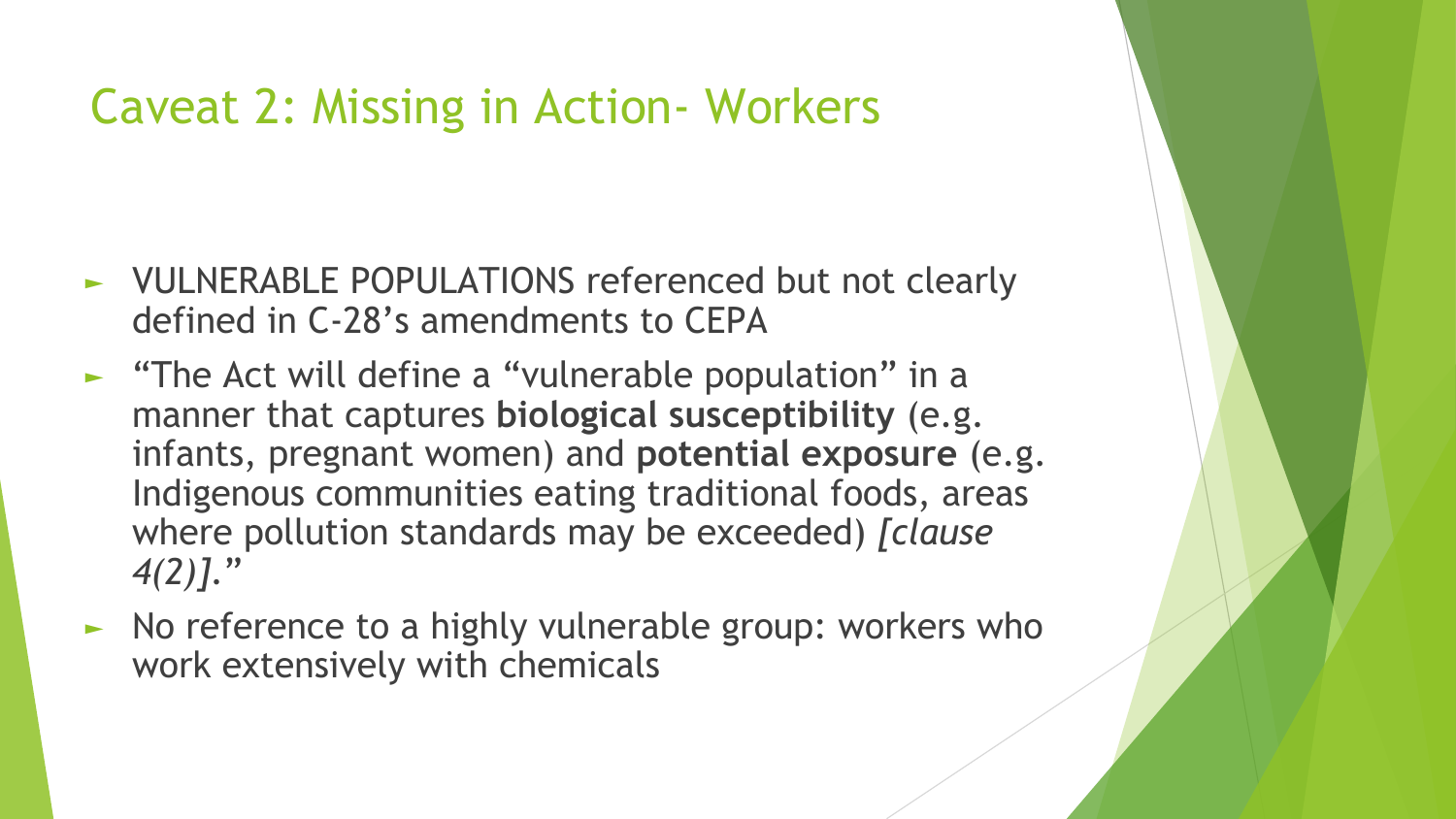### What guarantees for vulnerable workers of a Right to a Healthy Environment?

- ► "the preamble to the Act will recognize that every individual in Canada has a **right to a healthy environment** as provided under CEPA, and section 2 of the Act (respecting administrative duties) will require that the Government protect that right"
- ► "[with] trends data suggesting the **doubling of the global chemicals market** between 2017 and 2030", **the risk for vulnerable populations will only continue to rise without more protections**
- ► **What does this mean in the context of people who have little or no control over the conditions of their (work) environment?**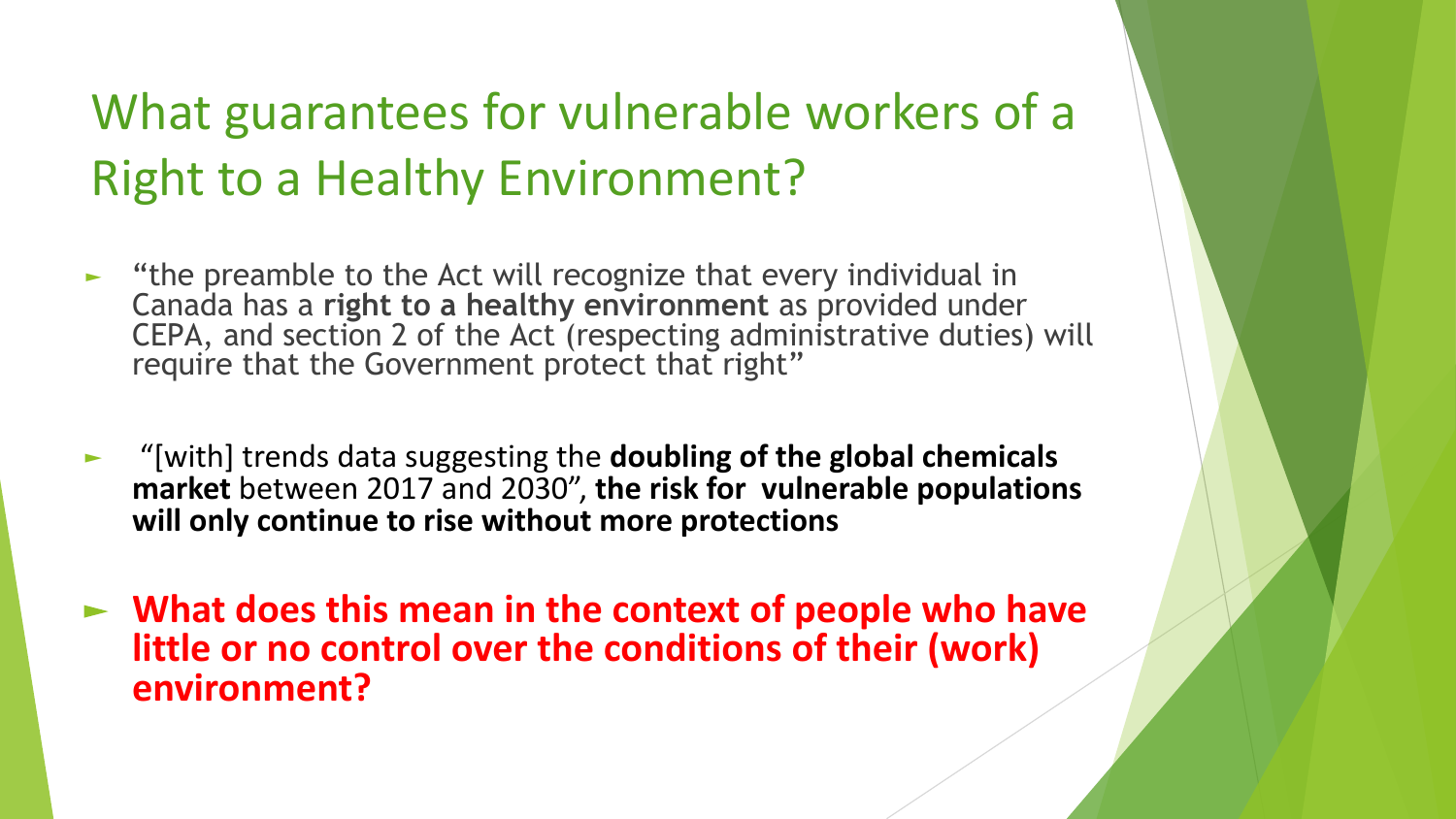# Focus: Nail Salon Workers in the Greater Toronto Area

- ► **Very clearly fall into category of "vulnerable population"**
	- ► Rapidly growing sector (high percentage of new immigrant and foreign student – highly racialized community)
	- $\blacktriangleright$  Language barriers, with little accommodation in H&S materials
	- ► Violation of employment standards are widespread (largely trained on the job)
	- ► City-based inspections are intended to protect the customer, **not the workers**

*"Customers do not care about the health impacts of the products they are using; they simply want nice nails at a good price."*

Quote from GTA Nail Technician, focus group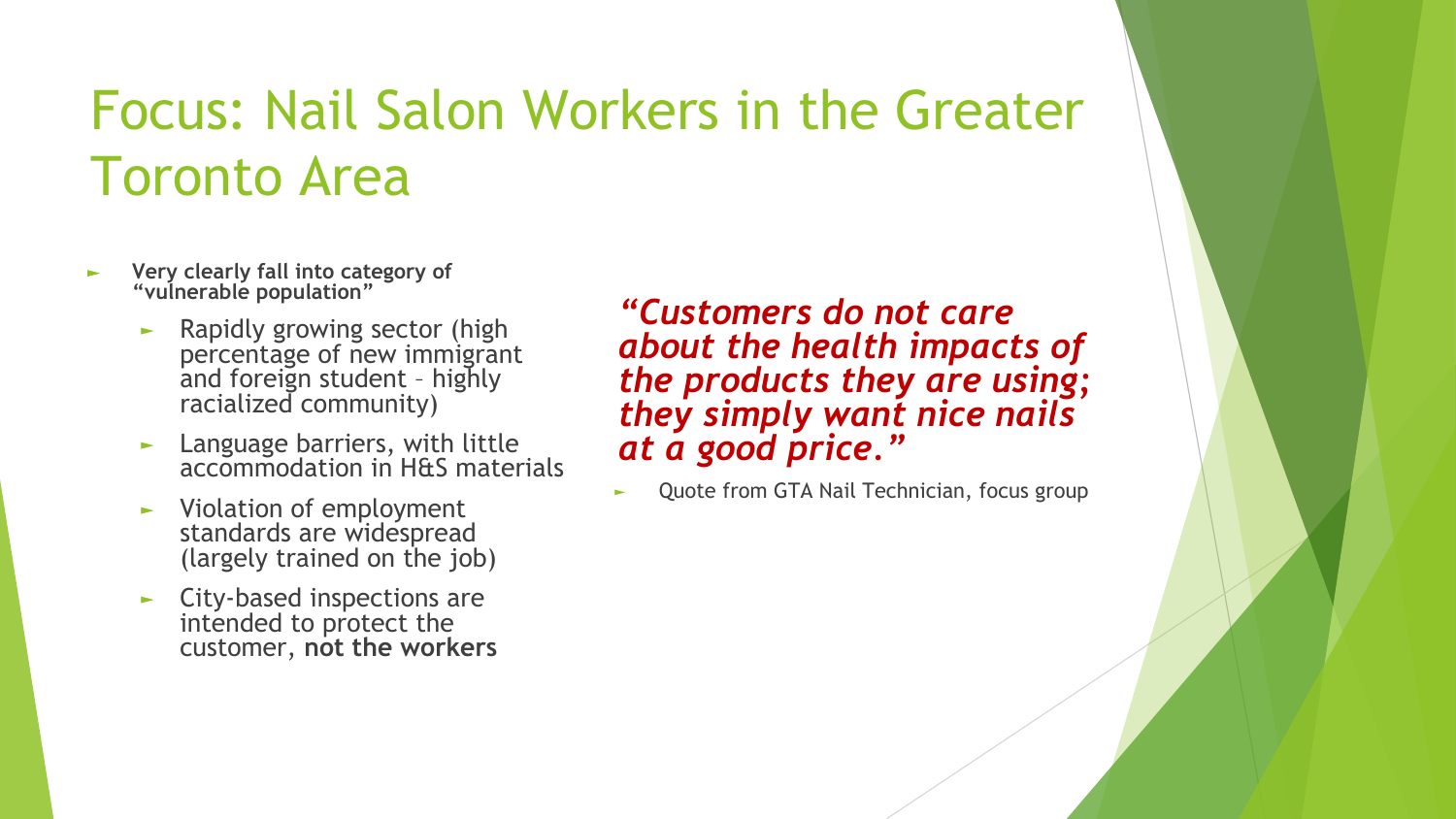## Products routinely used in Nail Salons

- ► Formaldehyde
- Toluene
- Parabens
- ► Dibutyl Phthalates
- ► Acrylamides
- **Methanol**
- ► TriPhenyl Phosphate (TPP, TPHP)
- ► Methyl Methacrylates (despite being banned for commercial use by HC)
- Multiple exposures and cumulative effects are ubiquitous
- Current thresholds for safe exposure do not tell the full story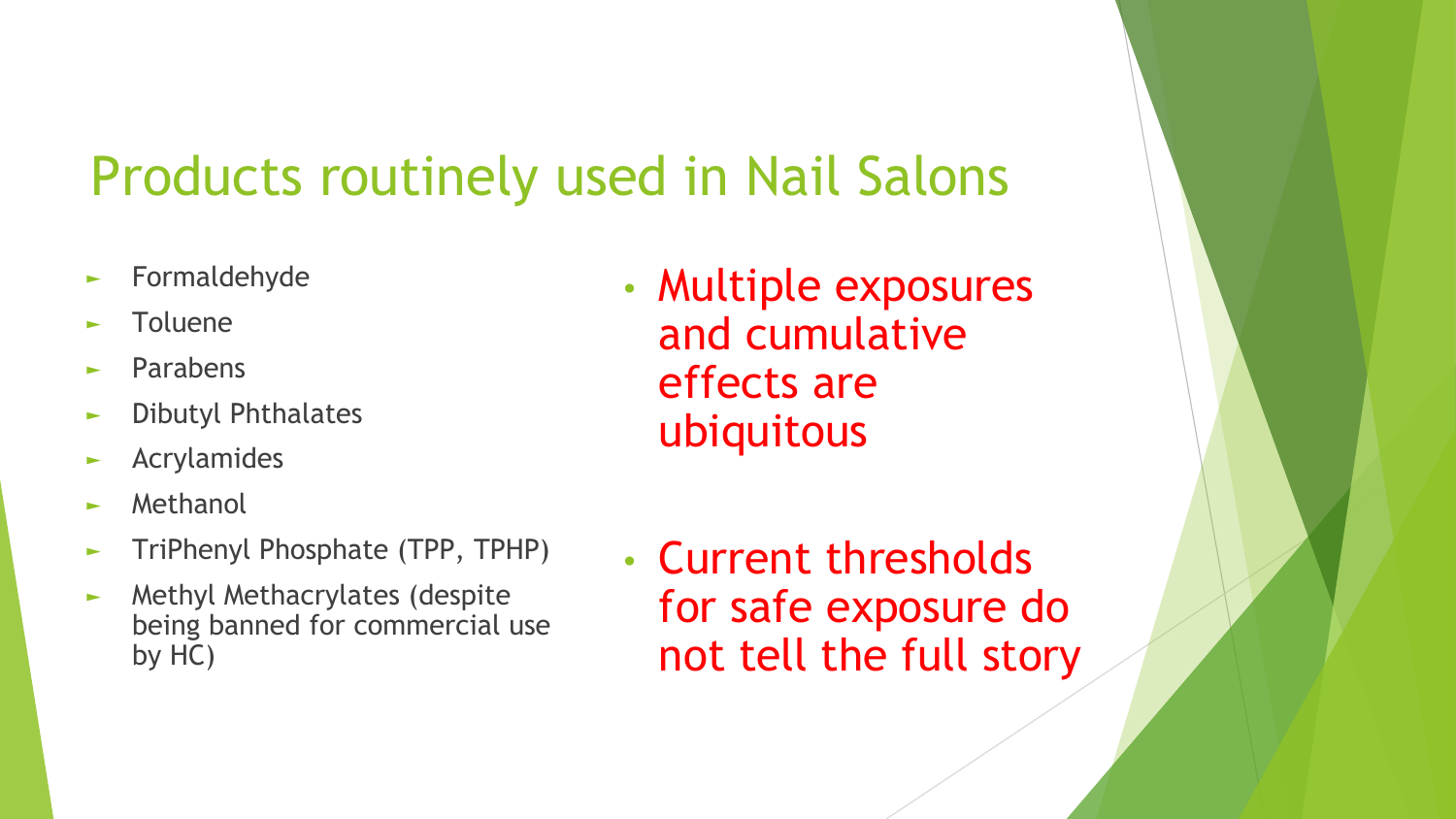# Enhanced Vulnerability

**consider that…**

- ► The federal government does not require that products sold for professional use include ingredients on product labels – proposed to change in C-28
- The CMP assesses chemicals one at a time, not as mixtures; nail salon workers have **multiple** exposures daily – no strong or clear language to address this in worker populations
- Because of the small size of most nail salons, employers are not required to pay into the Workplace Safety and Insurance Board
- ► Across Canada, a growing sector that is universally non-unionized (no assumptions of proper training or protection)
- Three levels of government intersect with the nail salon environment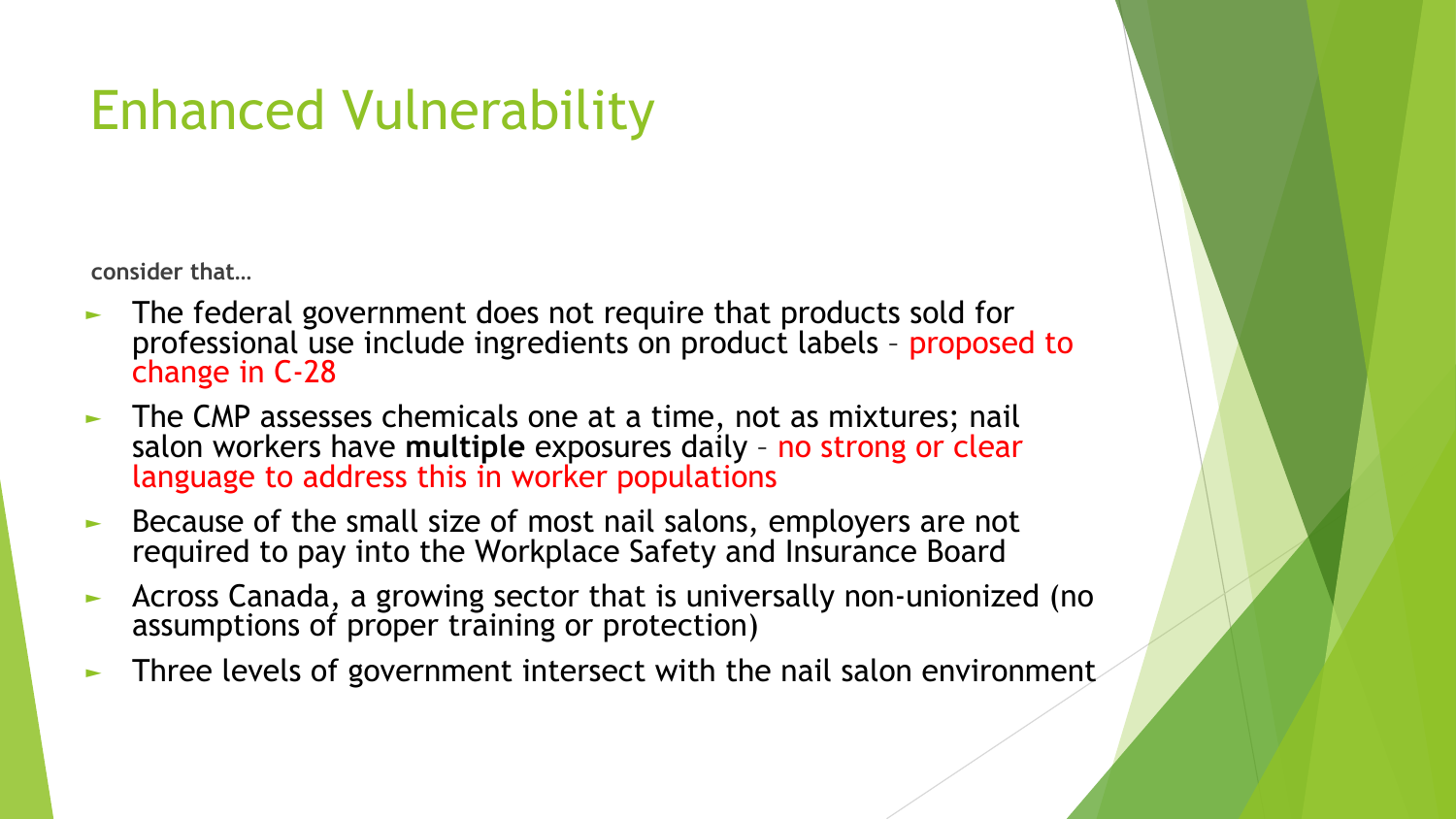#### With COVID-19

Increased use of toxic products for cleaning and disinfecting **Rise in anti-Asian racism** 



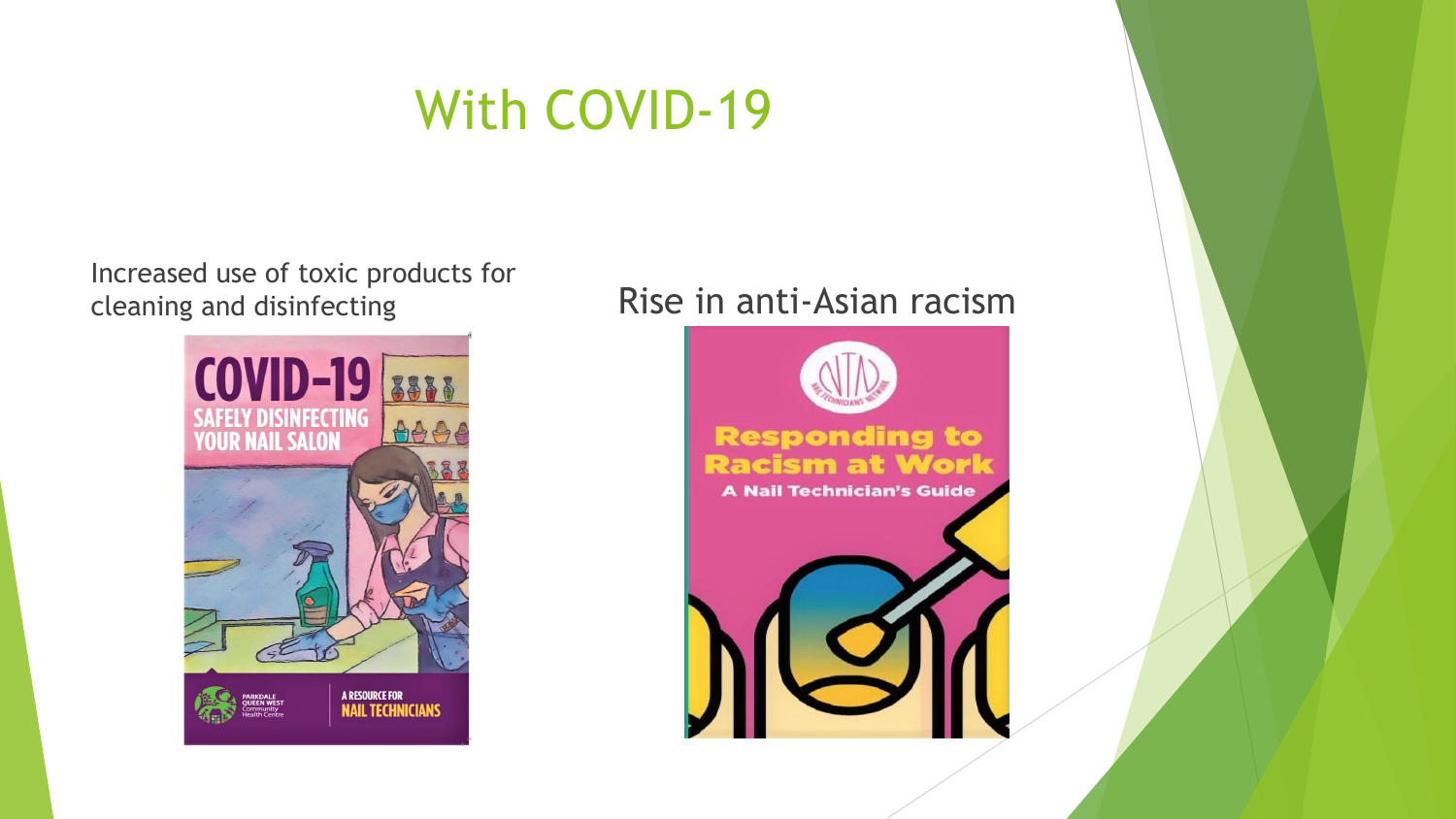#### Focus: Plastics Workers in Auto Industry

#### WOMEN<sup>&</sup> THE AUTOMOBIL PLASTIC INDU

a quick-facts guide to protecting



- Nationwide, more women workers than any other manufacturing industry
- ► Chemicals have been linked to higher rates of breast cancer and reproductive problems (Brophy & Keith et al)
- Current occupational exposure limits under the law are not protective enough
- For the most part, non-unionized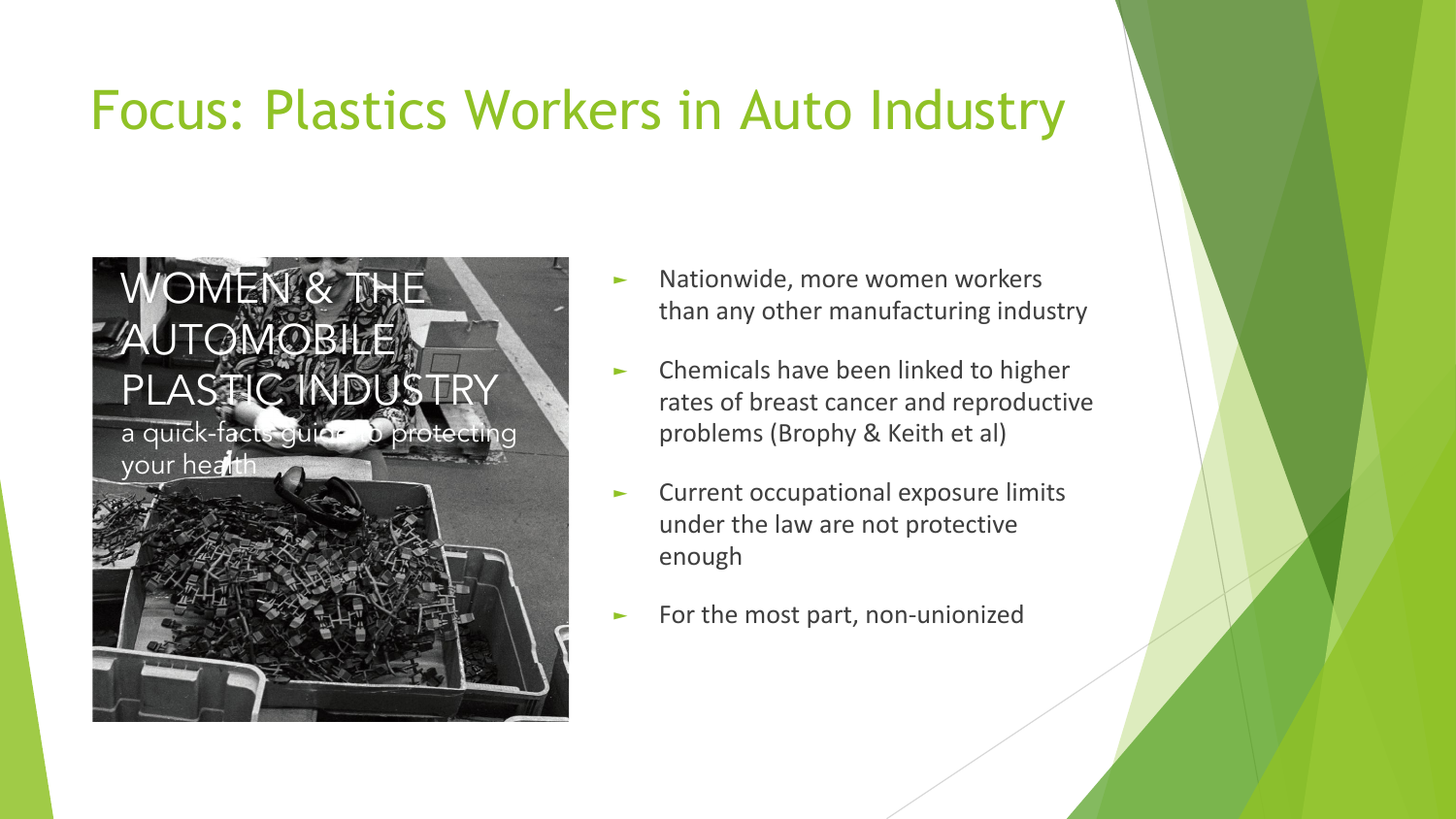## Unprotected in dangerous work

- Some Chemicals of Concern
- ► // ACRYLAMIDE // ACRYLONITRILE // BENZENE
- ► // BENZOPYRENE // BISPHENOL A // BUTADIENE
- ► // CARBON TETRACHLORIDE // FORMALDEHYDE
- ► // POLYBROMINATED BIPHENYLS // PHTHALATES
- ► // POLYCYCLIC AROMATIC HYDROCARBONS // STYRENE
- ► // HEAVY METALS // SOLVENTS
- ► Multiple exposures and cumulative effects are ubiquitous

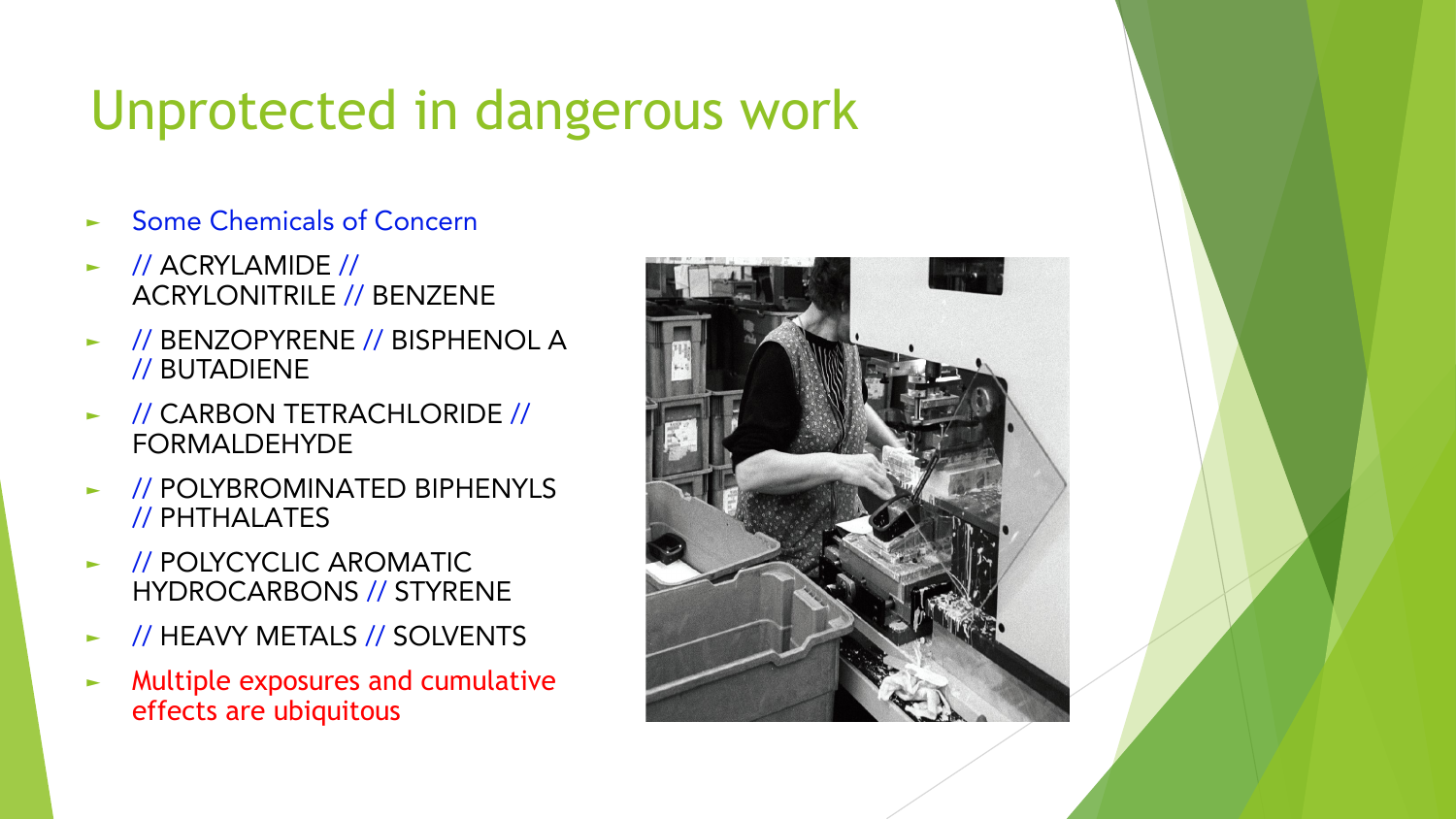## Precarious work

- ► Building cleaners
- ► Food canning workers
- ► IT manufacturing
- ► Hairdressers
- ► Auto-body shop workers
- ► Dry cleaners
- ► Customs officers at toll bridges
- ► often recent immigrants, some with language barriers
- ► from racialized communities
- ► often don't qualify for protections many take for granted (e.g. E.I., workplace safety insurance, safety training)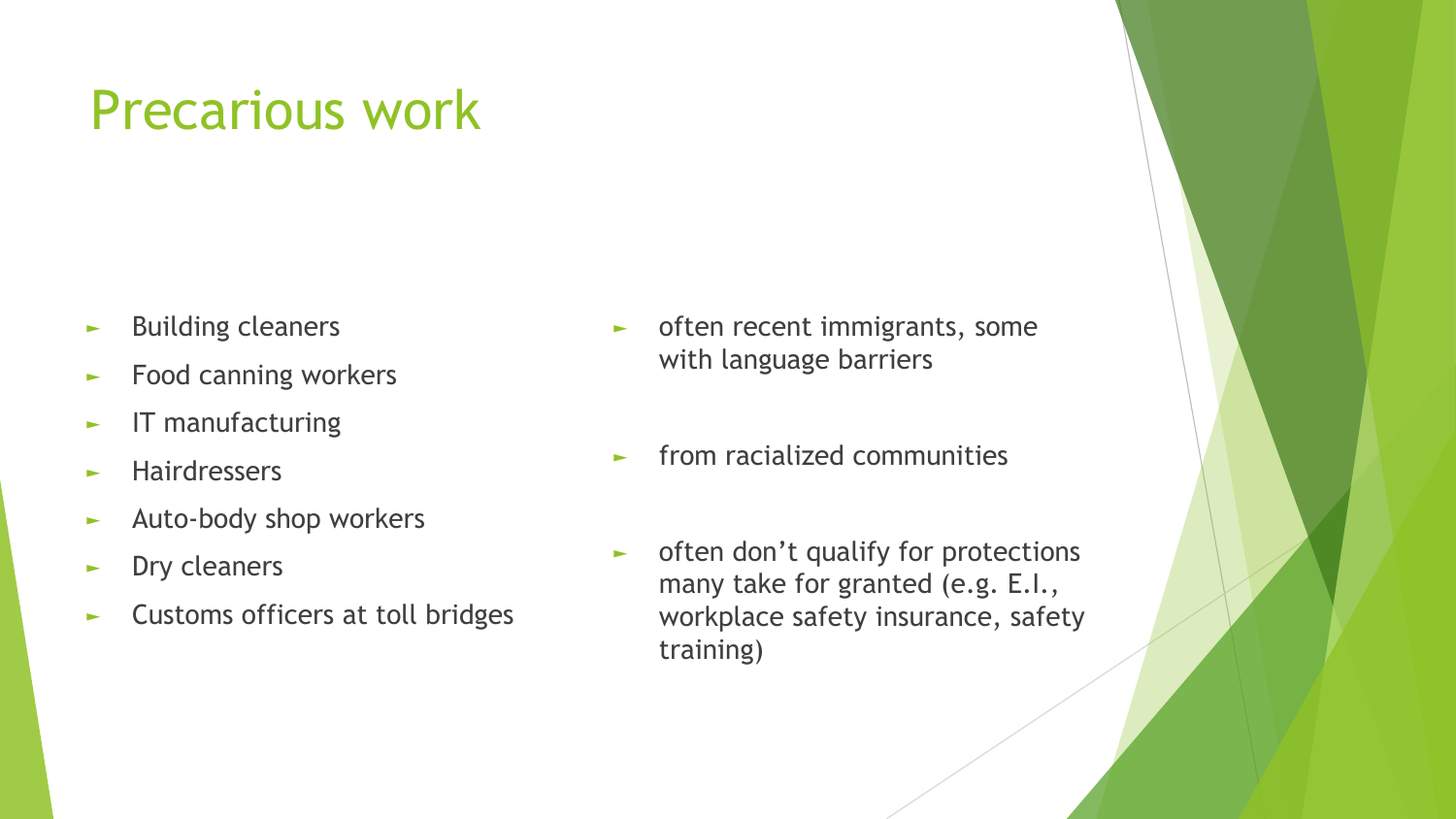#### Language in proposed amendments

► "The preamble to the Act will include new language recognizing the importance of considering **vulnerable populations** in risk assessments and of minimizing the risks posed by the **cumulative effects** of toxic substances *[clause 2(4)]*."

Is placing this in the preamble sufficient? Will this commitment be enforced enough to protect vulnerable populations in the workplace?